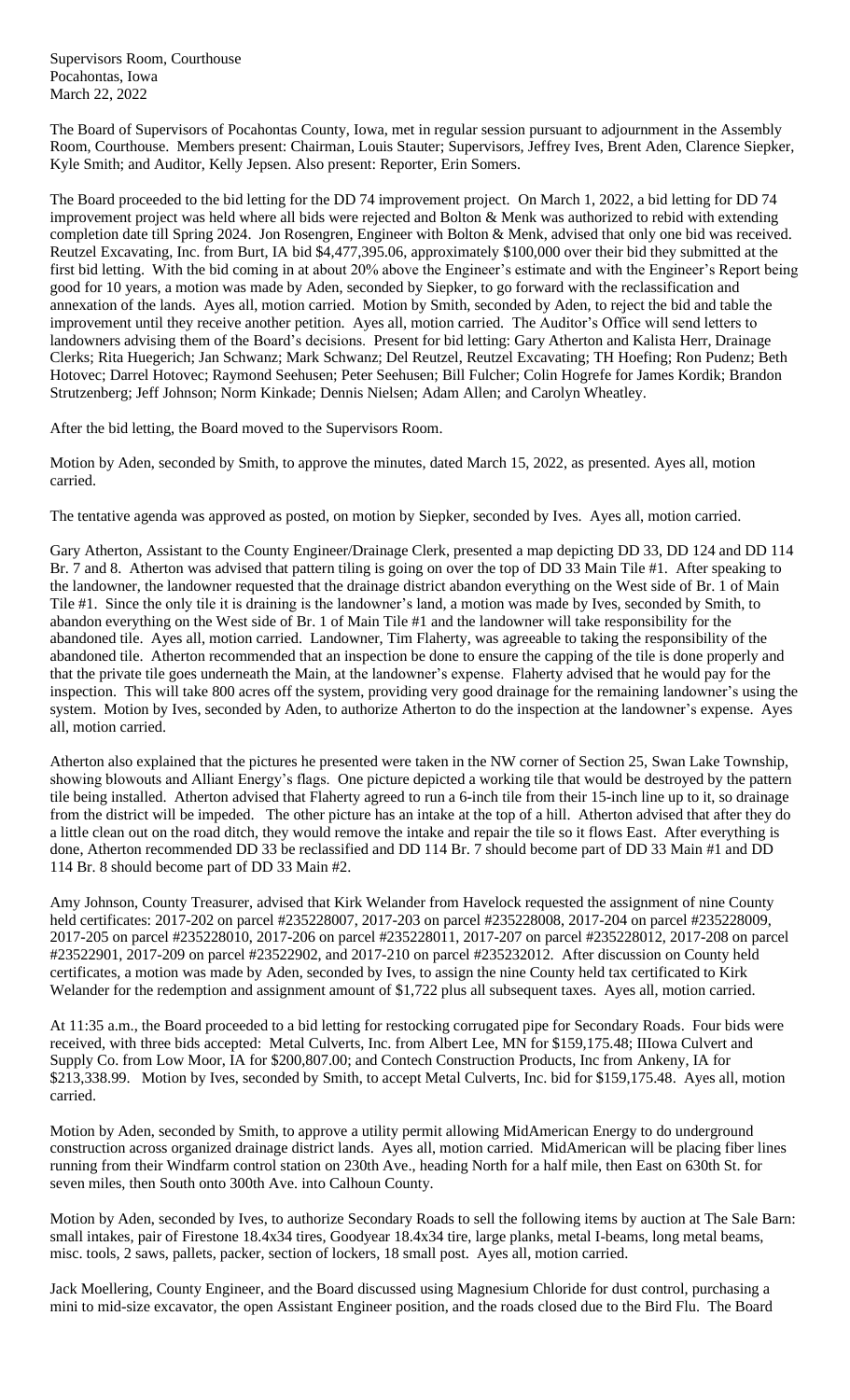will act next week on the dust control, do research on the excavator, and  $170<sup>th</sup>$  Ave., between 540<sup>th</sup> St. & 550<sup>th</sup> St., has been reopened but the remainder of the roads will remain closed until further notice.

Motion by Smith, seconded by Aden, to approve a pay increase for Chad Beschorner, PT Jailer, as he has been with the Sheriff's Office for 6 months. Ayes all, motion carried. As of March 25, 2022, Beschorner's new rate of pay will be \$17.58/hr., as per union contract.

Motion by Ives, seconded by Siepker, to approve the Service Agreement for COBRA Administration with Midwest Group Benefits, Inc. Ayes all, motion carried. This is a free service offered by our ISAC Health Insurance.

Motion by Smith, seconded by Aden, to approve the cancelation of outstanding checks by resolution. The Chairman called the question with the following recorded vote: Ayes- Ives, Aden, Stauter, Siepker, Smith; Nays-none. Whereby the resolution is duly adopted to-wit:

## **Resolution–2022-3-#12 Canceling Outstanding Checks**

WHEREAS, Iowa Code Section 331.554(6) provides that if a check is outstanding for more than one year, it shall be canceled, removed from the list of outstanding checks, deposited to the account on which the check was written, and credited as unclaimed fees and trusts. The treasurer shall maintain a list of the checks for one year after cancellation. A person may claim the amount of the canceled treasurer's checks for a period of one year after cancellation upon proper proof of ownership by filing a claim with the county auditor.

The following checks from the Rural Service Fund have been outstanding for more than one year:

Disbursement #256085, Audit #233766, issued 07/28/2020, \$5.75 to David A Kraft

THEREFORE BE IT RESOLVED by the Pocahontas County Board of Supervisors that the checks mentioned above should be canceled and the original fund credited.

Motion by Ives, seconded by Siepker, to accept the Compensation Board's minutes as amended and to adopt, by resolution, the Compensation Board's recommendation for the Chairman of the Board of Supervisors' salary for FY23. The Chairman called the question with the following recorded vote: Ayes- Ives, Aden, Stauter, Siepker, Smith; Naysnone. Whereby the resolution is duly adopted to-wit:

## **RESOLUTION – 2022– 03 #13**

## **COUNTY COMPENSATION BOARD SALARY RECOMMENDATION**

WHEREAS, the Pocahontas County Compensation Board meets annually to recommend a compensation schedule for elected officials for the fiscal year immediately following, in accordance with Iowa Code Chapters 331.905 and 331.907, and

WHEREAS, the Pocahontas County Compensation Board met on December 13, 2021 and made the following salary recommendations for the following elected officials for the fiscal year beginning July 1, 2022:

| Elected Official    | Current Salary | Proposed % Increase | Recommended Salary |
|---------------------|----------------|---------------------|--------------------|
| Supervisor Chairman | \$32,643.00    | \$1,000             | \$33,643.00        |

THEREFORE, BE IT RESOLVED that the Pocahontas County Board of Supervisors approves the following salary adjustments for the following elected officials for the fiscal year beginning July 1, 2022.

Motion by Aden, seconded by Ives, to authorize the Chairman to sign the DD 56 Main 2 Tile Improvement project contract with Rognes Bros. Excavating, Inc. from Lake Mills, IA for \$499,520.50. Ayes all, motion carried.

Motion by Ives, seconded by Smith, to approve Jt. DD 63 FEMA claim from Bolton & Menk for Engineering Services, for \$67.50. Ayes all, motion carried.

Motion by Siepker, seconded by Aden, to approve Jt. DD 146 South Main claim from Pocahontas County Secondary Roads for repairs, in the amount of \$613.43. Ayes all, motion carried. Work was performed in the NE quarter of Section 18, Marshall Township.

Motion by Aden, seconded by Siepker, to acknowledge receipt of Manure Management Plan: (1) Seehusen Finisher –ID# 61832 located in the SE SW, Section 30, Sherman Township with Middle Creek Swine, LLC as owner & Maschhoff Environmental Inc. as contact person. Ayes all, motion carried.

Motion by Ives, seconded by Aden, to approve the claims as reviewed by the Board, with the exception of Claim #2140 and 2141. Ayes all, motion carried. The following claims were audited and allowed:

| A & M Laundry                  | Supplies         | 34.75  | $\mathbf{1}$ |
|--------------------------------|------------------|--------|--------------|
| E Ahlrichs                     | Mileage          | 314.73 | $\mathbf{1}$ |
| Alliant Energy                 | Utilities        | 443.96 | $\mathbf{1}$ |
| Amazon Capital Services        | Supplies         | 875.33 | 3            |
| Arnold Motor                   | Parts            | 321.60 | 1            |
| AT&T                           | Line Chq         | 45.38  | $\mathbf{1}$ |
| N Betten                       | Mileage          | 499.59 | $\mathbf{1}$ |
| Brown Supply Co.               | Misc Shop Tools  | 60.00  | $\mathbf{1}$ |
| BV Co Journal                  | Minutes          | 813.56 | $\mathbf{1}$ |
| Cal Co ECA                     | Utilities        | 10.50  | 1            |
| Campbell Supply                | Parts            | 52.98  | $\mathbf{1}$ |
| Canon Financial Services, Inc. | Lease            | 378.73 | $\mathbf{1}$ |
| Carquest Rolfe                 | Supplies         | 338.25 | 1            |
| <b>CID</b>                     | Supplies         | 599.00 | 2            |
| Century Link                   | Line Chq         | 318.46 | $\mathbf{1}$ |
| CenturyLink                    | Line Chq         | 27.40  | $\mathbf{1}$ |
| City-Pocahontas                | Utilities        | 315.32 | 2            |
| Collision Center               | Supplies/Repairs | 100.00 | $\mathbf{1}$ |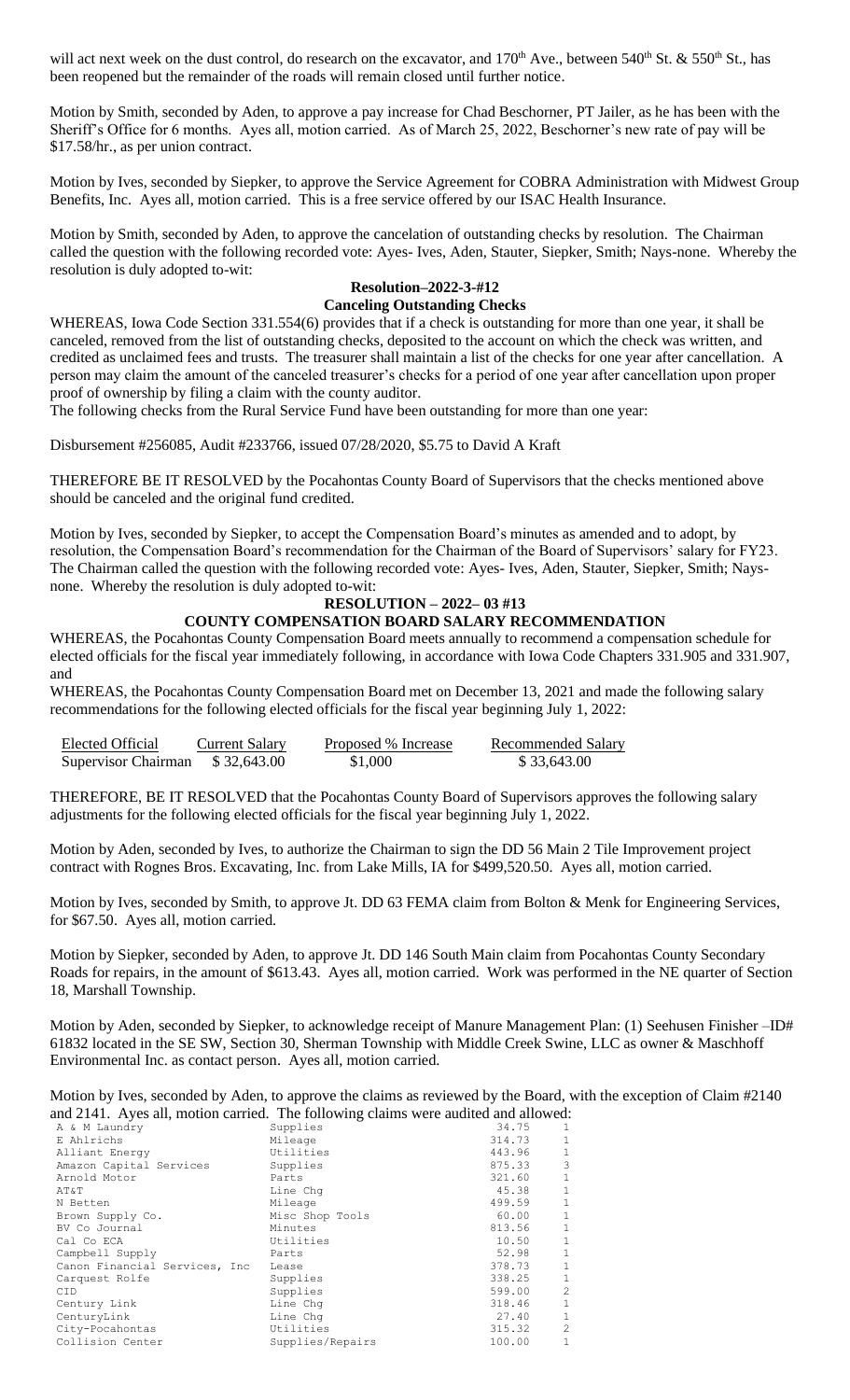| J Conlin                                        | Mileage                               | 169.07             | 1                              |
|-------------------------------------------------|---------------------------------------|--------------------|--------------------------------|
| James P Conway                                  | Feed                                  | 56.50              | 1                              |
| Corn Belt Power<br>Counsel                      | Tower Rental<br>Lease                 | 714.00<br>223.09   | 1<br>1                         |
| Po Co Sec Rd                                    | Repair                                | 166.27             | 2                              |
| Creative Stitches                               | Uniform                               | 60.00              | 1                              |
| 0 Cressler                                      | Supplies                              | 17.72              | 1                              |
| Crestline Spec                                  | Supplies                              | 2110.11            | 2                              |
| Dale Bosse Taxidermy                            | Mount                                 | 225.00             | 1                              |
| Dell Marketing L P c/o Dell US Software         | Radio                                 | 32.87              | 1<br>1                         |
| Electronic Special<br>Laura S Erickson          | Supplies                              | 2068.04<br>6.96    | 1                              |
| Farm & Home                                     | Supplies                              | 713.32             | 4                              |
| Fast Lane Motor Parts                           | Misc Shop Supplies - Soap             | 57.62              | 2                              |
| Daniel L Feistner                               | Training Ex                           | 270.00             | 1                              |
| Force America                                   | Parts                                 | 51.72              | 1                              |
| Gilmore City                                    | Utilities                             | 224.12             | $\mathbf{1}$                   |
| T Grau<br>Healthcare First c/o Wells Far        | Expenses<br>Service                   | 452.50<br>104.74   | 1<br>$\mathbf{1}$              |
| Kalista M Herr                                  | Training                              | 391.24             | 1                              |
| K Hoffman                                       | Mileage                               | 19.89              | $\mathbf{1}$                   |
| Humboldt Co Sheriff                             | Service                               | 500.00             | 1                              |
| HyVee AR                                        | Jail Meds                             | 77.86              | 1                              |
| IA Division of Labor                            | Permit Fee                            | 175.00             | 1                              |
| Iowa Office of the Medical Exa Autopsy          |                                       | 2028.00            | $\mathbf{1}$                   |
| IA Lakes Elec                                   | Electricity                           | 91.00              | $\mathbf{1}$<br>$\mathbf{1}$   |
| IA Lakes Elec<br>Iowa State University Institut | Rent<br>Registration Curbs-JM         | 38.00<br>25.00     | 1                              |
| ISSDA                                           | Training                              | 250.00             | $\mathbf{1}$                   |
| Amy M Johnson                                   | Meeting Exp                           | 574.65             | 1                              |
| Johnston Auto                                   | Supplies                              | 85.28              | $\mathbf{1}$                   |
| KAYL Community First Broadcast                  | Ad                                    | 52.50              | 1                              |
| M Klocke                                        | Mileage                               | 22.23              | $\mathbf{1}$                   |
| Laurens Sun                                     | Minutes                               | 977.75             | 1<br>1                         |
| Lawson Products<br>RELX INC DBA LexisNexis      | Supplies<br>Service                   | 129.84<br>110.00   | 1                              |
| M & S Service                                   | 40W 4' LED Lights                     | 408.00             | 1                              |
| Machine Shop                                    | Labor                                 | 624.81             | 5                              |
| Mail Services                                   | Service                               | 247.58             | 1                              |
| Martin Marietta                                 | !" RS 177.28T HSP                     | 11021.96           | 8                              |
| McKesson Medical                                | Supplies                              | 1.11               | 1                              |
| Mediacom                                        | Equip Chg                             | 14.15              | 1<br>1                         |
| Menards<br>MidAmeri Energy                      | Tile Supplies<br>Electric Palmer Shed | 203.43<br>62.68    | 1                              |
| MidAmeri Energy                                 | Electric-Varina Shed                  | 49.14              | 1                              |
| Midwest Wheel                                   | Supplies                              | 295.45             | 1                              |
| J Moellering                                    | Reimb Stamped Envelopes               | 352.50             | 1                              |
| M Montag                                        | Training                              | 126.89             | $\mathbf{1}$                   |
| Robin K Moore                                   | Mileage-ICEOO Mtg                     | 153.69             | $\mathbf{1}$                   |
| Murphy Tractor<br>NACVSO                        | Parts<br>Meeting                      | 52.80<br>350.00    | $\mathbf{1}$<br>1              |
| Napa                                            | Filters                               | 72.53              | 2                              |
| National Pen Company                            | Supplies                              | 118.02             | $\mathbf{1}$                   |
| Kayla M Nedved                                  | Postage                               | 88.15              | 2                              |
| NW IA Youth Emerg                               | Shelter Ser                           | 4900.00            | $\mathbf{1}$                   |
| Office Elements                                 | Supplies                              | 4667.00            | 5                              |
| Palmer Mutual Tel<br>Philips Lifeline           | Phone<br>Lifeline                     | 164.96<br>339.90   | $\mathbf{1}$<br>$\mathbf{1}$   |
| PJ Greufe                                       | Services                              | 1500.00            | $\mathbf{1}$                   |
| Po Co Home Care                                 | Aides                                 | 10241.00           | 4                              |
| Po Co Solid Waste                               | Rural Waste                           | 10753.44           | 1                              |
| PO CO IT Dept                                   | Phone Fiber                           | 43.98              | $\mathbf{1}$                   |
| Poca Postmaster                                 | Postage                               | 348.00             | 1                              |
| Poky Sales & Serv                               | Repairs                               | 237.36             | $\mathbf{1}$                   |
| Poca St Bank<br>Poky Ford                       | Rent<br>Service                       | 400.00<br>1579.02  | $\mathbf{1}$<br>$\mathbf{1}$   |
| Poky Ford                                       | Tahoe                                 | 14000.00           | $\mathbf{1}$                   |
| Poky Ford                                       | Vehicle                               | 6911.00            | $\mathbf{1}$                   |
| Precision Machine                               | Supplies                              | 6831.00            | 1                              |
| Pro Co-Op                                       | Fuel                                  | 2788.95            | 2                              |
| RB Lumber                                       | Supplies                              | 201.69             | $\mathbf{1}$                   |
| Ray O'Herron                                    | Uniform<br>Billboard                  | 53.30<br>2060.00   | $\mathbf{1}$<br>$\overline{c}$ |
| Reagan Outdoor of Rochester<br>Record Dem       | Ad                                    | 1390.37            | 3                              |
| Rees Truck                                      | Parts                                 | 47.81              | $\mathbf{1}$                   |
| Richardson's Serv                               | Service                               | 90.50              | $\mathbf{1}$                   |
| City-Rolfe                                      | Utilities                             | 540.91             | 1                              |
| IA SOS                                          | Notary                                | 30.00              | $\mathbf{1}$                   |
| Seiler App                                      | Service                               | 216.50             | 4                              |
| Solutions Inc<br>Amy D Stern-Domek              | Prepaid Labor<br>Mileage              | 260.00<br>200.66   | 1<br>1                         |
| Swing23 LLC DBA Tavern 119                      | Grant                                 | 6000.00            | $\mathbf{1}$                   |
| T Reuters-West                                  | Service                               | 154.40             | 1                              |
| IA ST Treasurer                                 | Renewal                               | 160.00             | $\mathbf{1}$                   |
| Donald P Trexel                                 | Mileage                               | 12.87              | 1                              |
| Tritech Forensics                               | Supplies                              | 112.30             | 1                              |
| ULine Attn: Accounts Receivabl                  | Supplies                              | 1612.17            | 1                              |
| US Cellular<br>K Vadar                          | Phone<br>Mileage                      | 56.29<br>241.61    | 1<br>1                         |
| W Van Donge                                     | Training                              | 63.13              | 1                              |
| Verizon                                         | Hot Spot                              | 640.84             | 1                              |
| Wex Bank                                        | Fuel                                  | 240.42             | 1                              |
| Emily A Williams                                | Expenses                              | 402.62             | 1                              |
| Jonathon Williams                               | Reimb simHERO plan                    | 39.99              | 1                              |
| Windstream                                      | Line Chq                              | 225.90<br>26970.25 | 1<br>6                         |
| Woodley Ins<br>Woods                            | Insurance<br>Supplies                 | 17.07              | 2                              |
| Grand Total                                     |                                       | 140811.53          |                                |

The Board and Auditor Jepsen discussed RAGBRAI, FY22 budget amendment, and ARPA funds.